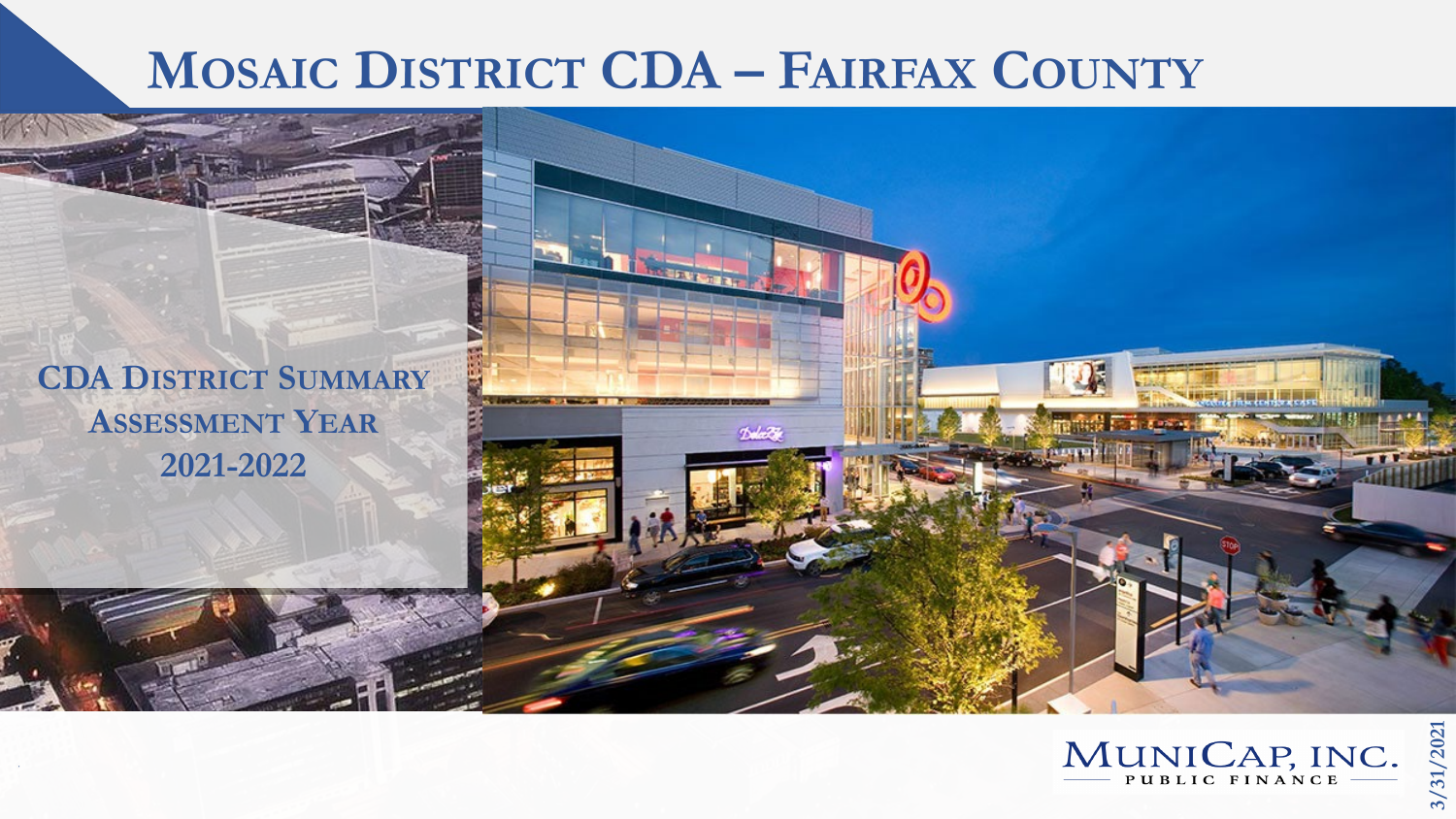## **SUMMARY OF REFUNDING ANALYSIS**

- The Series 2011 Bonds in the amount of \$62,155,000 were paid in full on March 1, 2021.
	- The average coupon of the Series 2011 Bonds was 6.97%.
- The Series 2020 Bonds were issued in the amount of \$55,650,000 on December 3, 2020.
	- The average coupon of the Series 2020 Bonds was 3.53%.
- The Series 2020 Refunding Bonds received an A2 rating.

Refunding Results to the County:

- NPV savings \$24,198,699
- No Debt Service Payment due on March 1, 2021 as a result of the refunding

**1**

• Excess surplus fund release - \$2,102,009 (see slide 8)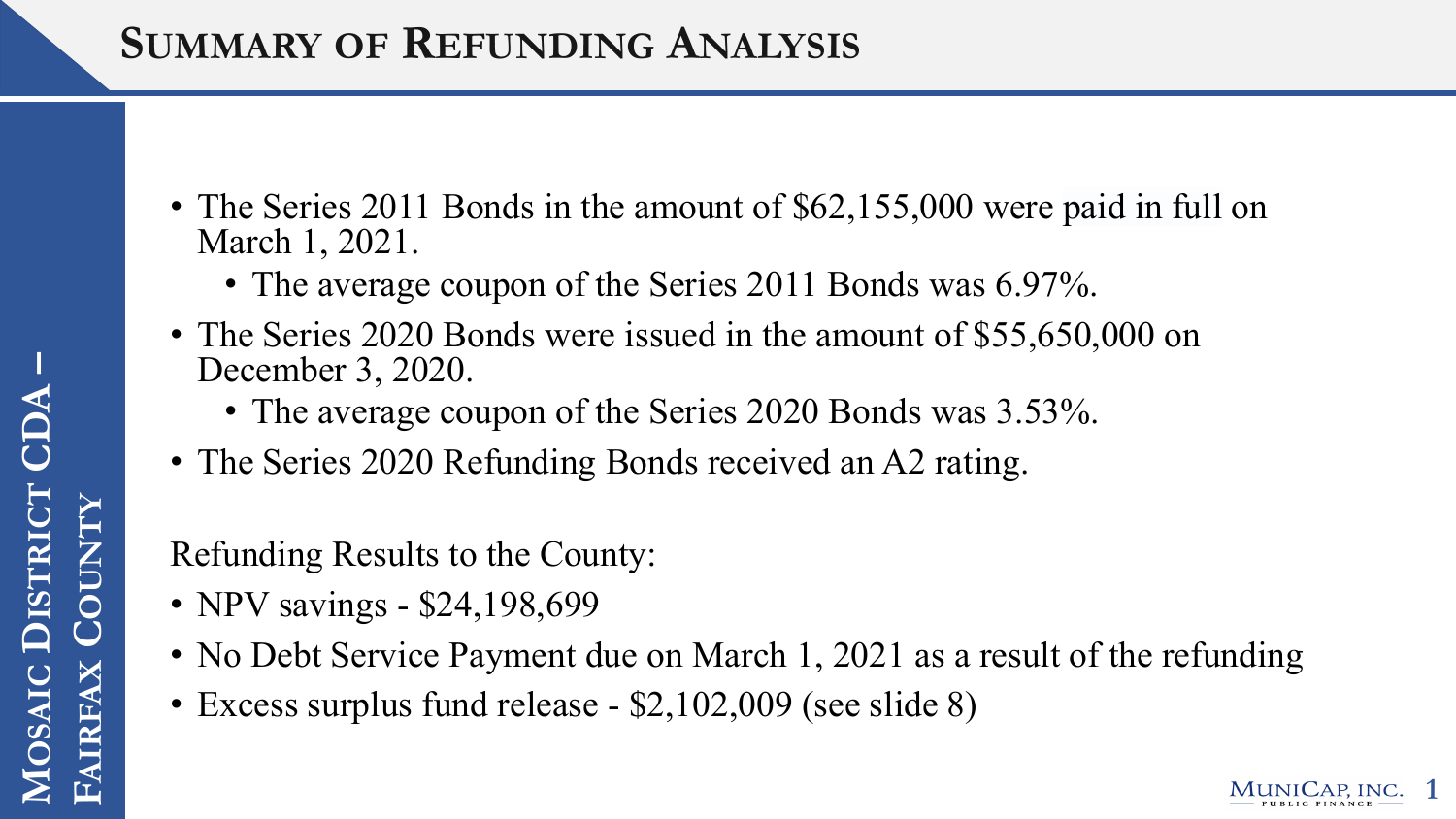## FUND **BALANCES<sup>1</sup>**

### The table below provides a summary of the account activity and the fund balances as of February 28, 2021.

|                                                | Balance      | Disburse-   | Additional  |                  | Investment | <b>Balance</b> |
|------------------------------------------------|--------------|-------------|-------------|------------------|------------|----------------|
| <b>Fund/Account</b>                            | 3/1/2020     | ments       | Proceeds    | <b>Transfers</b> | Income     | 2/28/2021      |
| <b>Interest Account</b>                        | \$3,339,606  | \$5,496,906 | \$0         | \$2,155,513      | \$1,799    | \$12           |
| Principal Account                              | \$0          | \$0         | \$0         | \$0              | \$0        | \$0            |
| Administrative Expense Fund                    | \$0          | \$52,036    | \$0         | \$52,035         | \$1        | \$0            |
| Revenue Fund                                   | \$361,779    | \$0         | \$2,832,300 | (\$2,884,335)    | \$3,046    | \$312,790      |
| Delinquent Payments Fund                       | \$0          | \$0         | \$0         | \$0              | \$0        | \$0            |
| Rebate Account                                 | \$0          | \$0         | \$0         | \$0              | \$0        | \$0            |
| Surplus Account                                | \$5,456,146  | \$0         | \$0         | $(\$928,213)$    | \$16,487   | \$4,544,420    |
| Debt Service Reserve Fund                      | \$7,178,763  | \$0         | \$0         | (\$2,309,863)    | \$16,127   | \$4,885,027    |
| 2020A Bond Fund <sup>3</sup>                   | \$0          | \$0         | \$0         | \$0              | \$0        | \$0            |
| 2020A Net Proceeds Account <sup>3</sup>        | \$0          | \$0         | \$0         | \$0              | \$0        | \$0            |
| 2020 Project Fund <sup>3,4</sup>               | \$61,030,482 | \$606,811   | \$0         | (S60, 388, 585)  | \$2        | \$35,088       |
| 2020A Redemption Account <sup>3</sup>          | \$0          | \$0         | \$0         | \$0              | \$0        | \$0            |
| 2020A-T Bond Project Account <sup>3</sup>      | \$0          | \$0         | \$0         | $($ \$1)         | \$1        | \$0            |
| 2020A Bond Project Account <sup>3</sup>        | \$0          | \$0         | \$0         | \$0              | \$0        | \$0            |
| 2020A Optional Redemption Account <sup>3</sup> | \$0          | \$0         | \$0         | \$0              | \$0        | \$0            |
| 2020A Prepayment Account <sup>3</sup>          | \$0          | \$0         | \$0         | \$0              | \$0        | \$0            |
| 2011A Escrow Fund <sup>3</sup>                 | \$0          | \$0         | \$0         | \$45,894,468     | \$0        | \$45,894,468   |
| 2011A-T Escrow Fund <sup>3</sup>               | \$0          | \$0         | \$0         | \$18,408,981     | \$0        | \$18,408,981   |
| 2020A-T Prepayment Account <sup>3</sup>        | \$0          | \$0         | \$0         | \$0              | \$0        | \$0            |
| <b>Total</b>                                   | \$77,366,776 | \$6,155,753 | \$2,832,300 | \$0              | \$37,463   | \$74,080,786   |

<sup>1</sup>The calculations are shown rounded to the dollar.

<sup>2</sup>Excludes the funds and accounts which did not have activity during the past twelve months which were closed as of February 28, 2021.

<sup>3</sup>This fund or account was opened by the Trustee in December 2020.

<sup>4</sup>The balance as of March 1, 2020 represents the initial deposit of Series 2020 Bond proceeds in December 2020.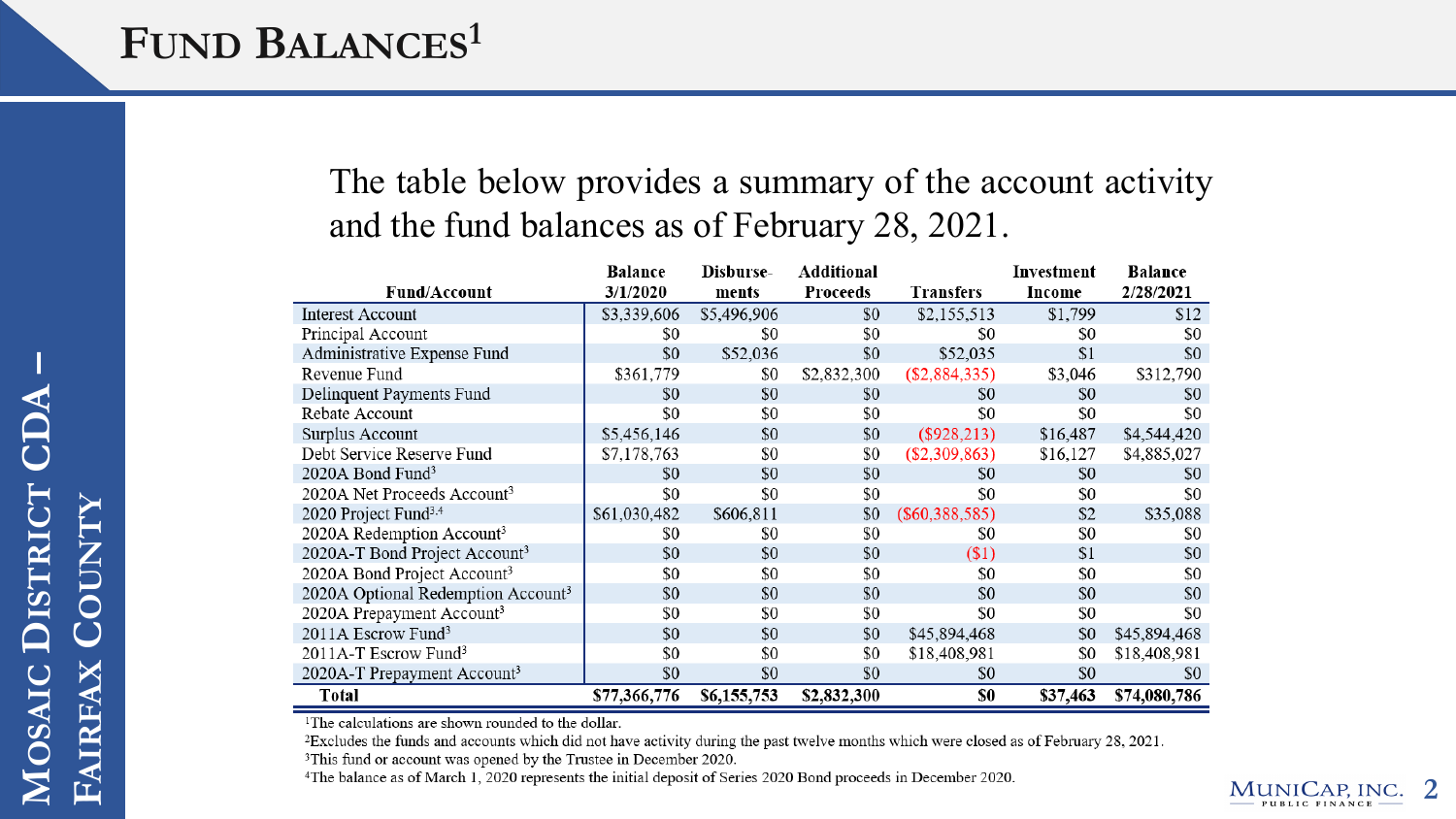The table below shows the estimated Tax Increment Revenues (County Advanced Revenues) for the 2021-2022 Assessment Year.

| 2021 aggregate assessed value                                             | \$663,560,710 |
|---------------------------------------------------------------------------|---------------|
| Less: base year aggregate assessed value                                  | \$38,271,740  |
| Subtotal incremental assessed value                                       | \$625,288,970 |
| Estimated real property tax rate per \$100 of assessed value <sup>2</sup> | \$1.14        |
| <b>Estimated Tax Increment Revenues for Assessment Year 2021-2022</b>     | \$7,128,294   |

<sup>1</sup>The calculations are shown rounded to the dollar; however, the calculations are not rounded.

<sup>2</sup>The real property tax rate represents an estimate of the real property tax rate for tax year 2021. The above calculation will be updated once the tax year 2021 tax rate is finalized.

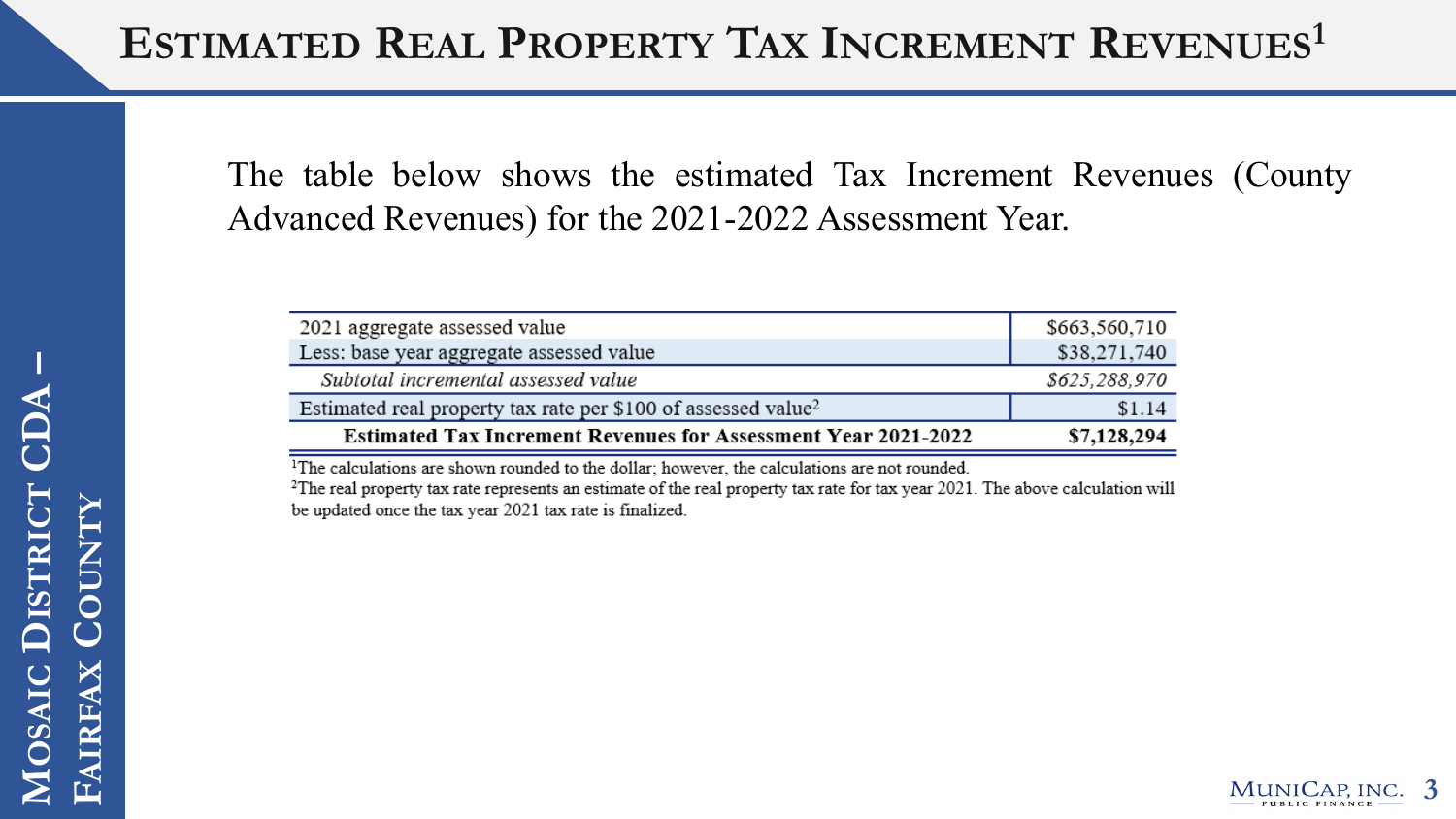### **REVENUES AND EXPENSES – CDA ANNUAL BUDGET1**

The table below shows the estimated excess of revenues over CDA expenditures for the 2021-2022 Assessment Year.

| <b>Revenues:</b>                                                           |             |
|----------------------------------------------------------------------------|-------------|
| <b>Estimated County Advanced Revenues</b>                                  | \$7,128,294 |
| Available balance of the Revenue Fund as of February 28, 2021              | \$312,790   |
| Available balance of the Surplus Fund as of February 28, 2021              | \$0         |
| Available balance of the Debt Service Reserve Fund as of February 28, 2021 | \$205       |
| Estimated annual Debt Service Reserve Fund investment income <sup>2</sup>  | \$488       |
| <b>Total revenues</b>                                                      | \$7,441,777 |
| <b>Expenditures:</b>                                                       |             |
| Debt service due on the Series 2020 Bonds:                                 |             |
| Series 2020A Bonds:                                                        |             |
| Interest payment due on September 1, 2021                                  | \$1,124,558 |
| Interest payment due on March 1, 2022                                      | \$755,300   |
| Principal payment due on March 1, 2022                                     | \$1,550,000 |
| Subtotal Series 2020A Bonds debt service                                   | \$3,429,858 |
| Series 2020A-T Bonds:                                                      |             |
| Interest payment due on September 1, 2021                                  | \$291,429   |
| Interest payment due on March 1, 2022                                      | \$195,736   |
| Principal payment due on March 1, 2022                                     | \$965,000   |
| Subtotal Series 2020A-T Bonds debt service                                 | \$1,452,164 |
| Total debt service due on the Series 2020 Bonds                            | \$4,882,022 |
| Estimated administrative expenses                                          | \$84,000    |
| Contingency                                                                | \$99,320    |
| <b>Total expenditures</b>                                                  | \$5,065,342 |
| <b>Excess of revenues over expenditures</b>                                | \$2,376,435 |

<sup>1</sup>The calculations are shown rounded to the dollar; however, the calculations are not rounded.

<sup>2</sup>Estimated investment income earned during the period of March 2, 2021 to March 1, 2022.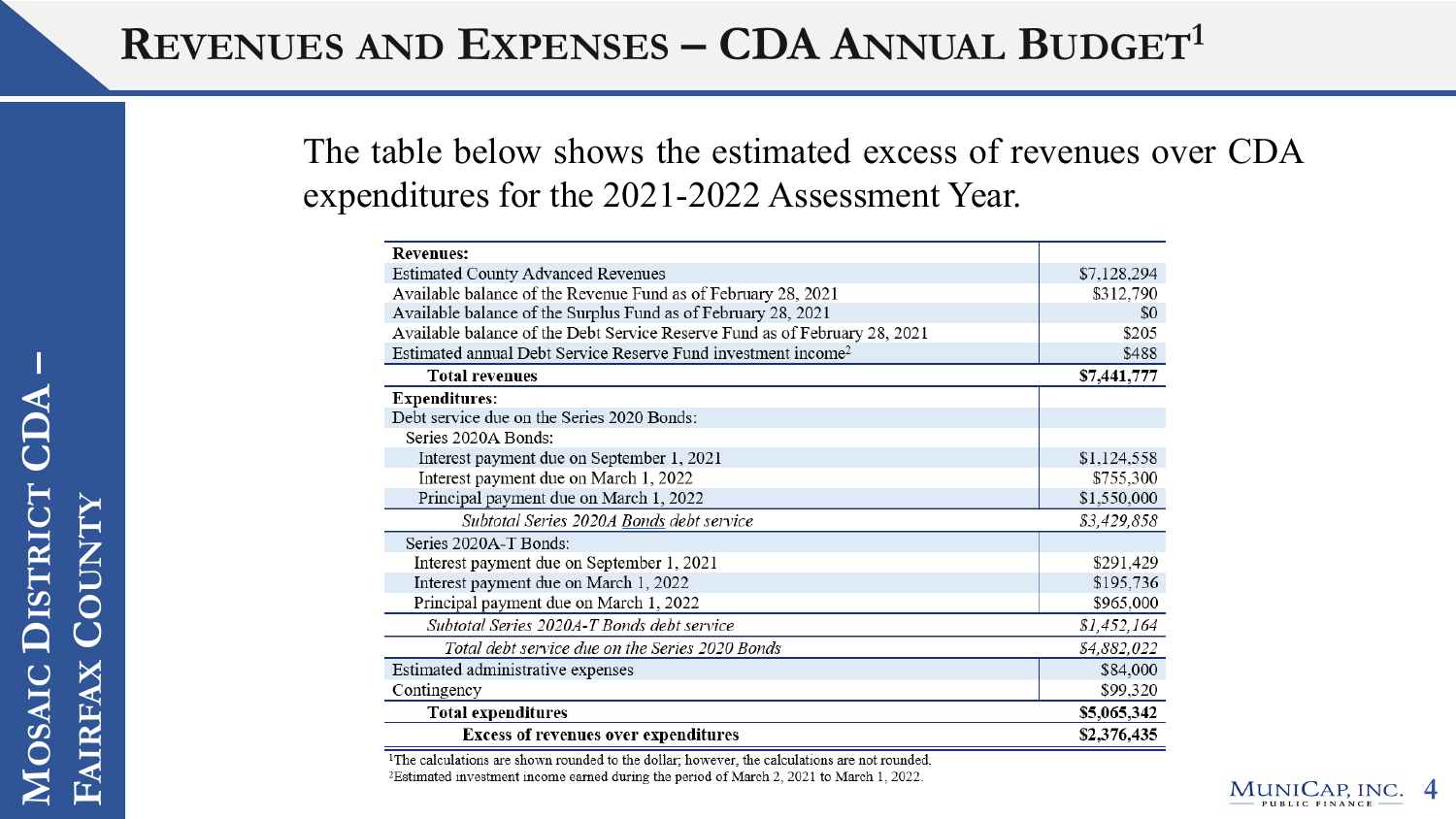### The Annual Revenue Requirement Part A for the 2021-2022 Assessment Year is equal to \$0 as shown below.

|                                                                            | \$0         |
|----------------------------------------------------------------------------|-------------|
| <b>Annual Revenue Requirement Part A</b>                                   |             |
| Total available funds                                                      | \$7,441,777 |
| Estimated annual Debt Service Reserve Fund investment income <sup>2</sup>  | \$488       |
| Available balance of the Debt Service Reserve Fund as of February 28, 2021 | \$205       |
| Available balance of the Surplus Fund as of February 28, 2021              | \$0         |
| Available balance of the Revenue Fund as of February 28, 2021              | \$312,790   |
| <b>Estimated County Advanced Revenues</b>                                  | \$7,128,294 |
| <b>Available Funds:</b>                                                    |             |
| <b>Total expenses</b>                                                      | \$5,065,342 |
| Contingency                                                                | \$99,320    |
| Estimated administrative expenses                                          | \$84,000    |
| Periodic costs associated with the Series 2020 Bonds                       | \$0         |
| Total debt service due on the Series 2020 Bonds                            | \$4,882,022 |
| Subtotal Series 2020A-T Bonds debt service                                 | \$1,452,164 |
| Principal payment due on March 1, 2022                                     | \$965,000   |
| Interest payment due on March 1, 2022                                      | \$195,736   |
| Interest payment due on September 1, 2021                                  | \$291,429   |
| Series 2020A-T- Bonds:                                                     |             |
| Subtotal Series 2020A Bonds debt service                                   | \$3,429,858 |
| Principal payment due on March 1, 2022                                     | \$1,550,000 |
| Interest payment due on March 1, 2022                                      | \$755,300   |
| Interest payment due on September 1, 2021                                  | \$1,124,558 |
| Series 2020A Bonds:                                                        |             |
| Debt service due on the Series 2020 Bonds:                                 |             |
| <b>Expenses:</b>                                                           |             |

The calculations are shown rounded to the dollar; however, the calculations are not rounded. <sup>2</sup>Estimated investment income earned during the period of March 2, 2021 to March 1, 2022.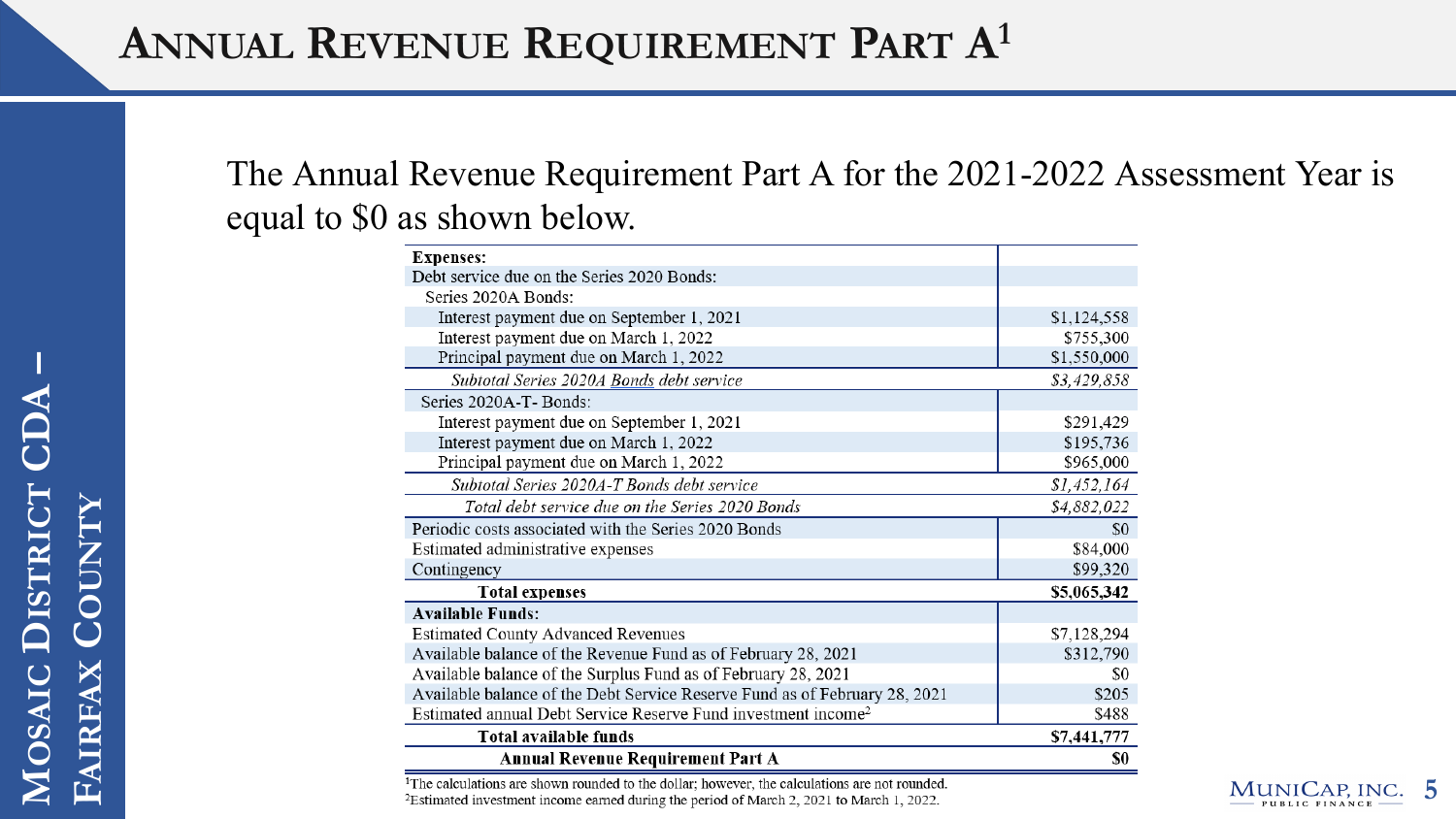**Per the RMA, if the actual costs incurred by the CDA are less than the special assessments, the CDA Board may reduce the special assessments such that the sum of the assessments equal the total costs to be incurred.**

**Special assessments are proposed to be reduced to an amount equal to principal, interest, and estimated administrative expenses, plus a 5.0% contingency.**

|                                | <b>Before Refunding</b> | <b>Post Refunding</b> |
|--------------------------------|-------------------------|-----------------------|
| Principal                      | \$60,805,000            | \$55,650,000          |
| Interest                       | \$42,063,238            | \$17,558,765          |
| Administration and contingency | \$1,013,100             | \$5,706,828           |
| Total levy                     | \$103,881,337           | \$78,915,592          |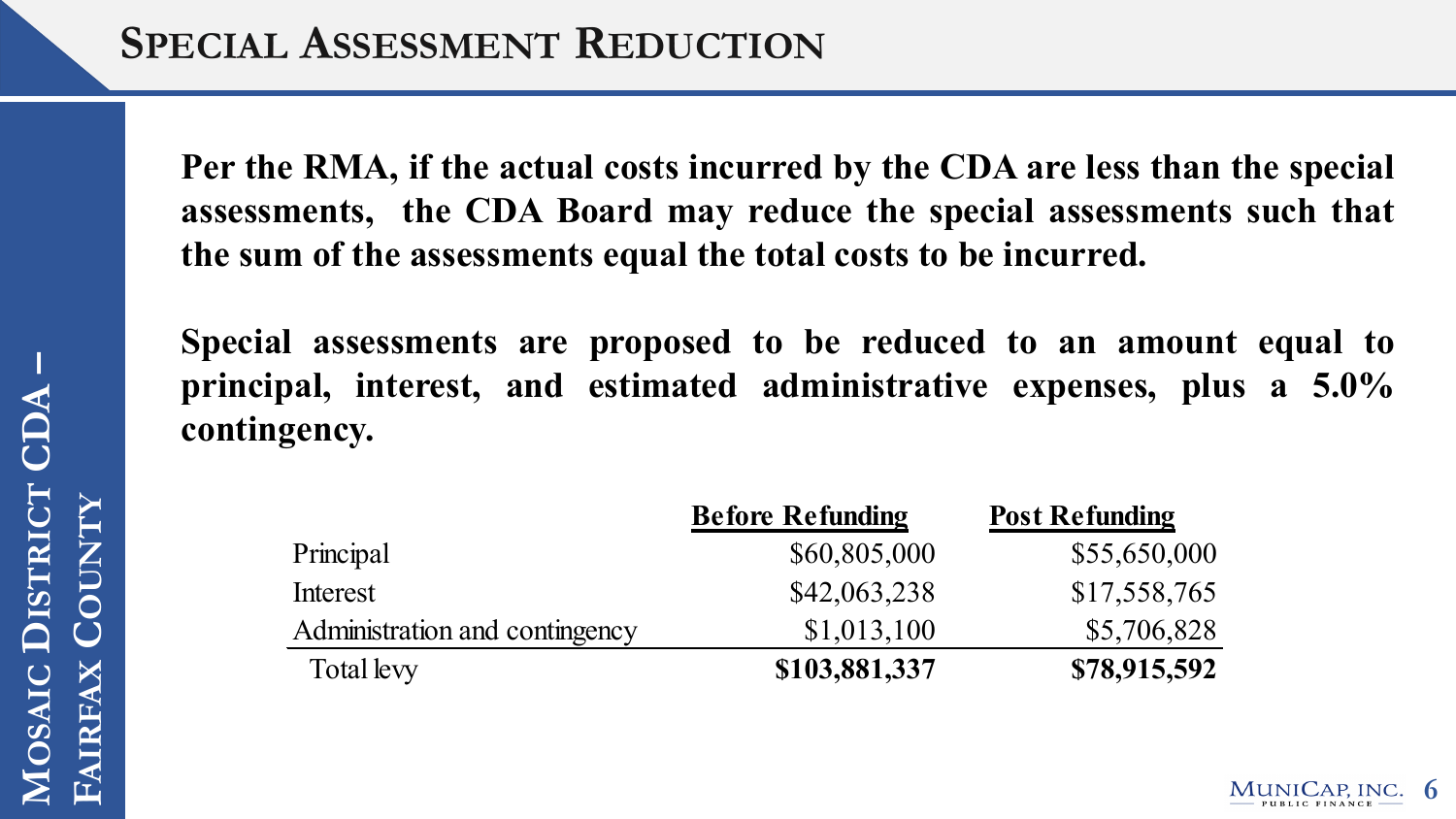#### **Surplus Fund: Required Deposits to the Surplus Fund**

| <b>Tax Revenue Bonds Debt Service:</b>                         |              |
|----------------------------------------------------------------|--------------|
| Series 2020A Bonds:                                            |              |
| Interest payment due on September 1, 2021                      | \$1,124,558  |
| Interest payment due on March 1, 2022                          | \$755,300    |
| Principal payment due on March 1, 2022                         | \$1,550,000  |
| Subtotal Series 2020A Bonds debt service                       | \$3,429,858  |
| Series 2020A-T Bonds:                                          |              |
| Interest payment due on September 1, 2021                      | \$291,429    |
| Interest payment due on March 1, 2022                          | \$195,736    |
| Principal payment due on March 1, 2022                         | \$965,000    |
| Subtotal Series 2020A-T Bonds debt service                     | \$1,452,164  |
| <b>Total debt service</b>                                      | \$4,882,022  |
| <b>Available Funds:</b>                                        |              |
| Balance of the Surplus Fund as of February 28, 2021            | \$4,544,420  |
| Estimated Tax Increment Revenues for Assessment Year 2021-2022 | \$7,128,294  |
| <b>Total available funds</b>                                   | \$11,672,714 |
| <b>Surplus Fund Coverage Ratio</b>                             | 2.39x        |

<sup>1</sup>The calculations are shown rounded to the dollar; however, the calculations are not rounded.

**Recommendation: No deposit to the Surplus Fund is necessary as available funds exceed 1.5 coverage ratio on the bond year ending 2022 debt service.**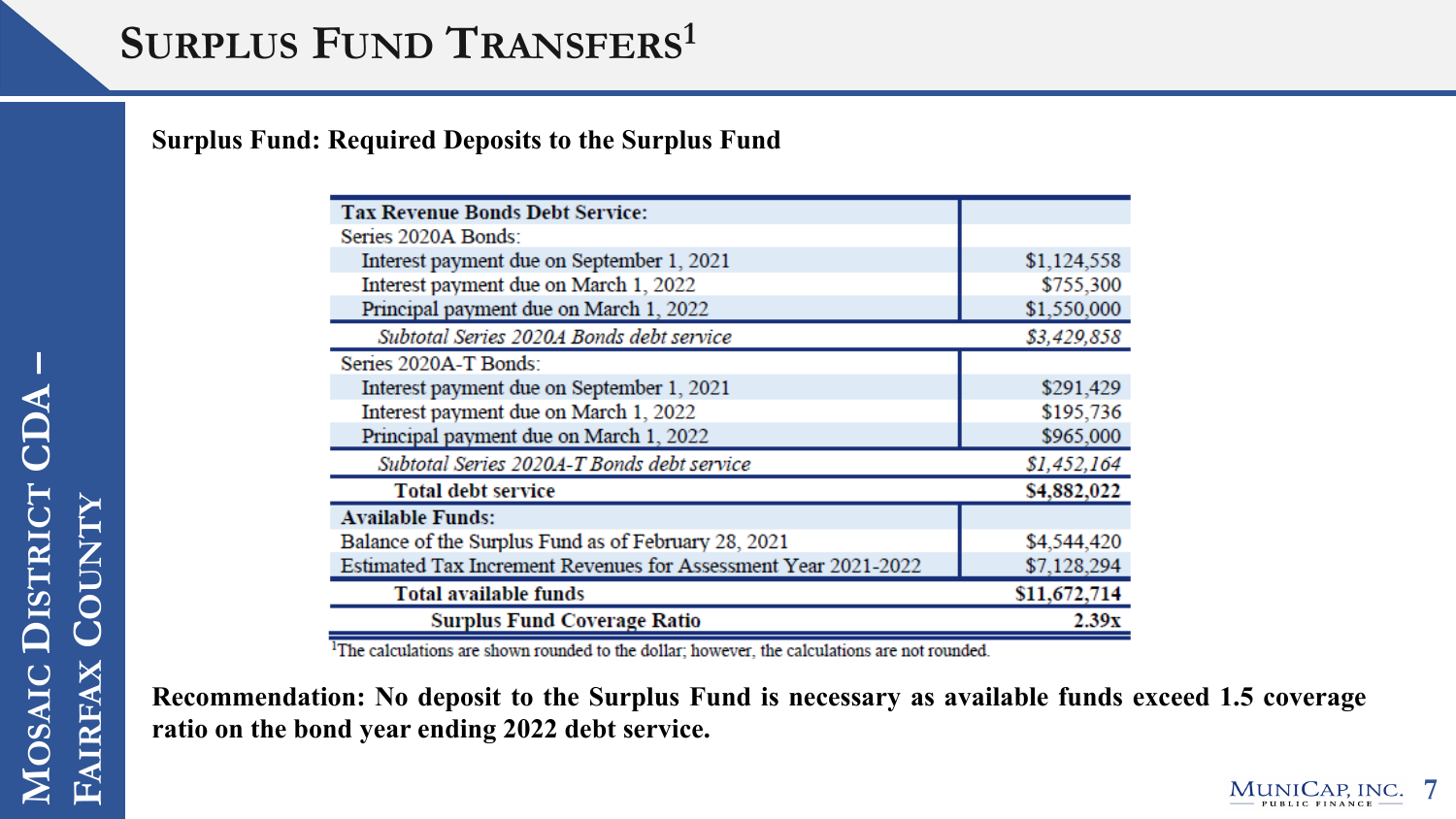# **SURPLUS FUND TRANSFERS<sup>1</sup>**

**Surplus Fund: Release of Excess Surplus Funds**

| Balance of the Surplus Fund as of February 28, 2021                | \$4,544,420 |
|--------------------------------------------------------------------|-------------|
| Required Minimum Balance <sup>2</sup> :                            |             |
| Maximum annual debt service on the Series 2020 Bonds               | \$4,884,821 |
| Portion of the maximum annual debt service required to be retained | 50%         |
| Required balance                                                   | \$2,442,411 |
| Surplus Fund release amount                                        | \$2,102,009 |

<sup>1</sup>The calculations are shown rounded to the dollar; however, the calculations are not rounded. <sup>2</sup>Based on Section 7.7 of the First Supplemental Indenture.

**Recommendation: Release \$2,102,009 from the Surplus Fund representing amounts in excess of the surplus fund requirement.**

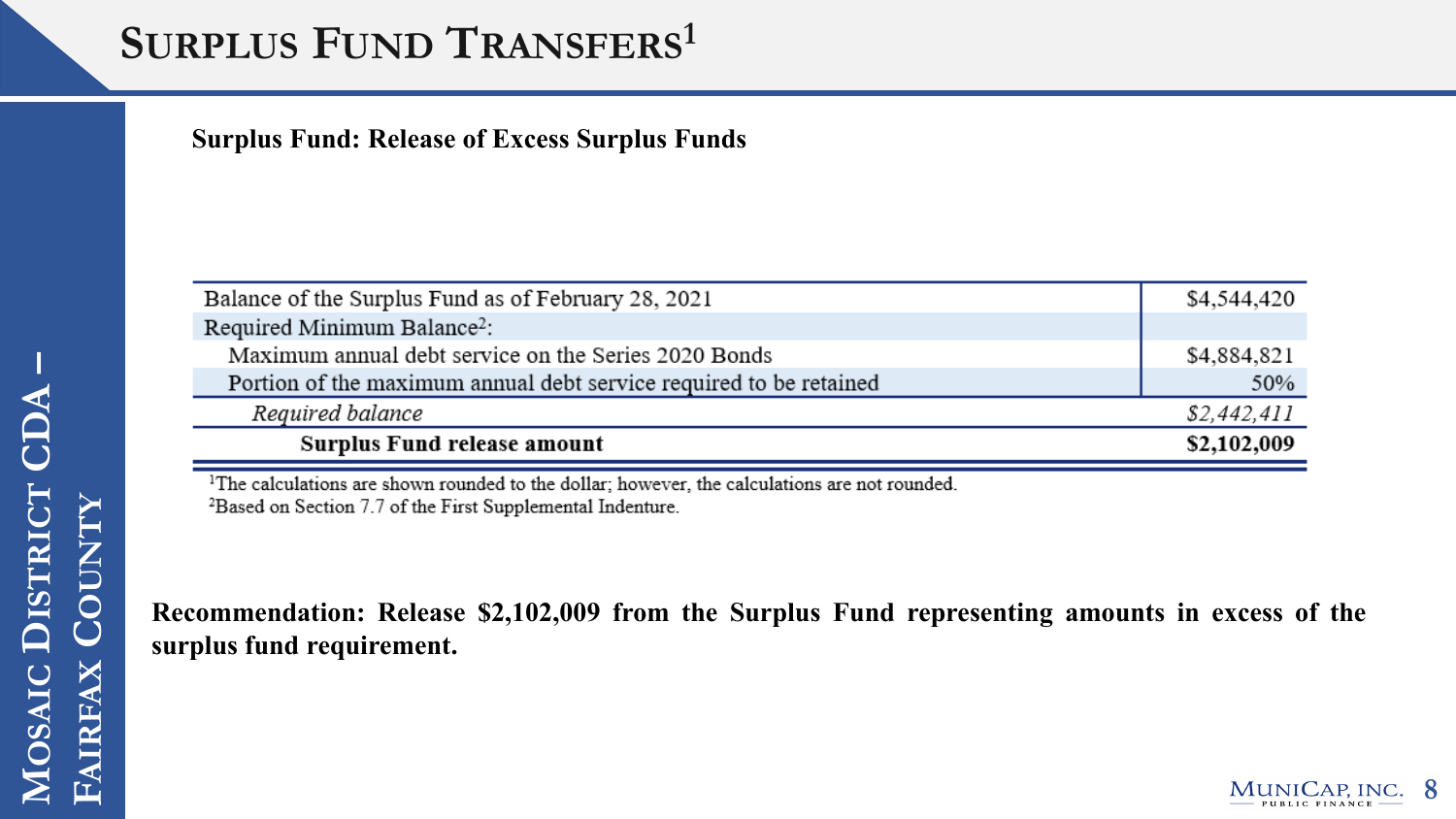### **SURPLUS COMPARISON**

**Additional Surplus Revenues to the County After the Refunding:**

|                                                         | <b>Bond Year Ended 2020</b> | <b>Bond Year Ending 2022</b> |                   |
|---------------------------------------------------------|-----------------------------|------------------------------|-------------------|
|                                                         | (Pre-Refunding)             | (Post Refunding)             | <b>Difference</b> |
| <b>Estimated County Advanced Revenues</b>               | \$7,015,364                 | \$7,128,294                  | \$112,930         |
| Total debt service (Series A and AT Bonds) <sup>1</sup> | $(\$5,534,213)$             | (\$4,882,022)                | $(\$652,191)$     |
| Surplus revenues                                        | \$1,481,151                 | \$2,246,272                  | \$765,121         |

<sup>1</sup>Includes principal and interest payments only. Excludes administrative service expenses and contingency.

**Compares the surplus tax increment revenues flowing to the County before and after the 2020 bond refunding.**

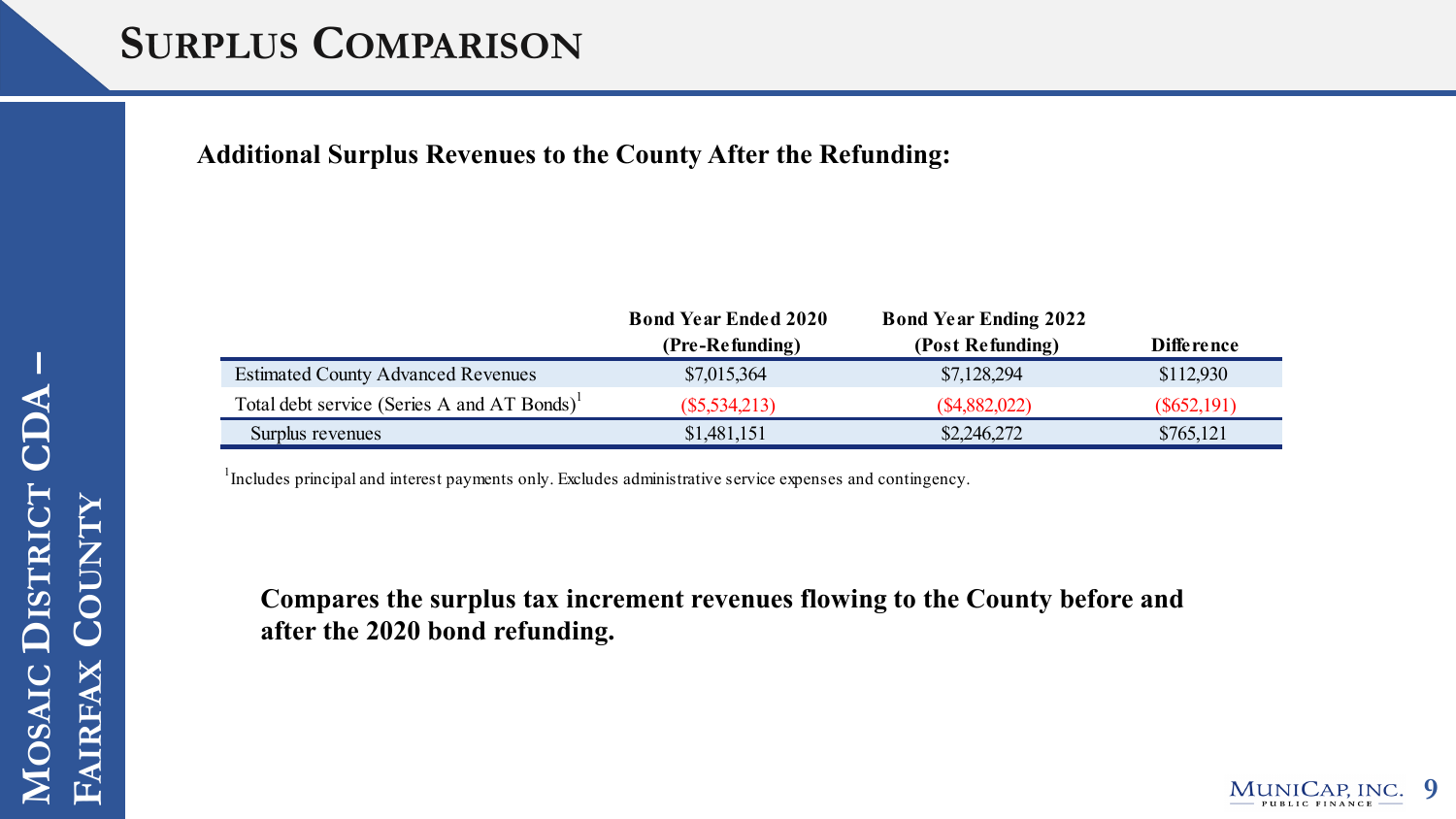The below chart provides a comparison of the actual assessed value of the parcels in the CDA District compared to the values projected in the Limited Offering Memorandum for the 2011 Bonds.



**DISTRICT CDA**  MOSAIC DISTRICT **COUNTY** FAIRFAX COUNT **FAIRFAX**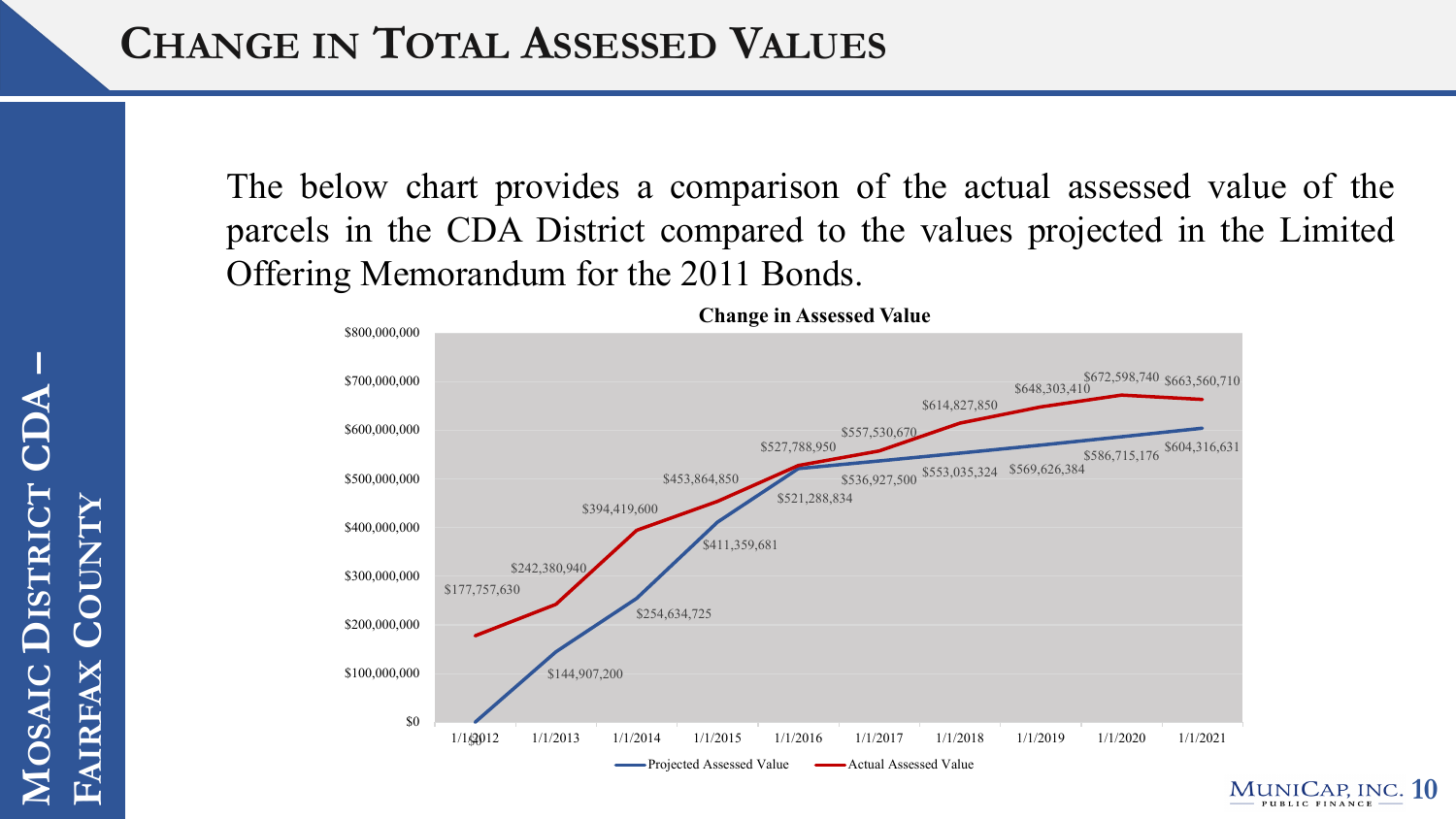### **COMPARISON OF TAX INCREMENTAL REVENUES – COUNTY ADVANCED REVENUE**

The below chart provides a comparison of the actual tax increment revenues produced by the taxable parcels comprising the CDA District compared to the amounts projected in the Limited Offering Memorandum for the 2011 Bonds.



**Projected vs. Actual Tax Increment Revenues**

 $\blacksquare$  Projected Revenues  $\blacksquare$  Actual Revenues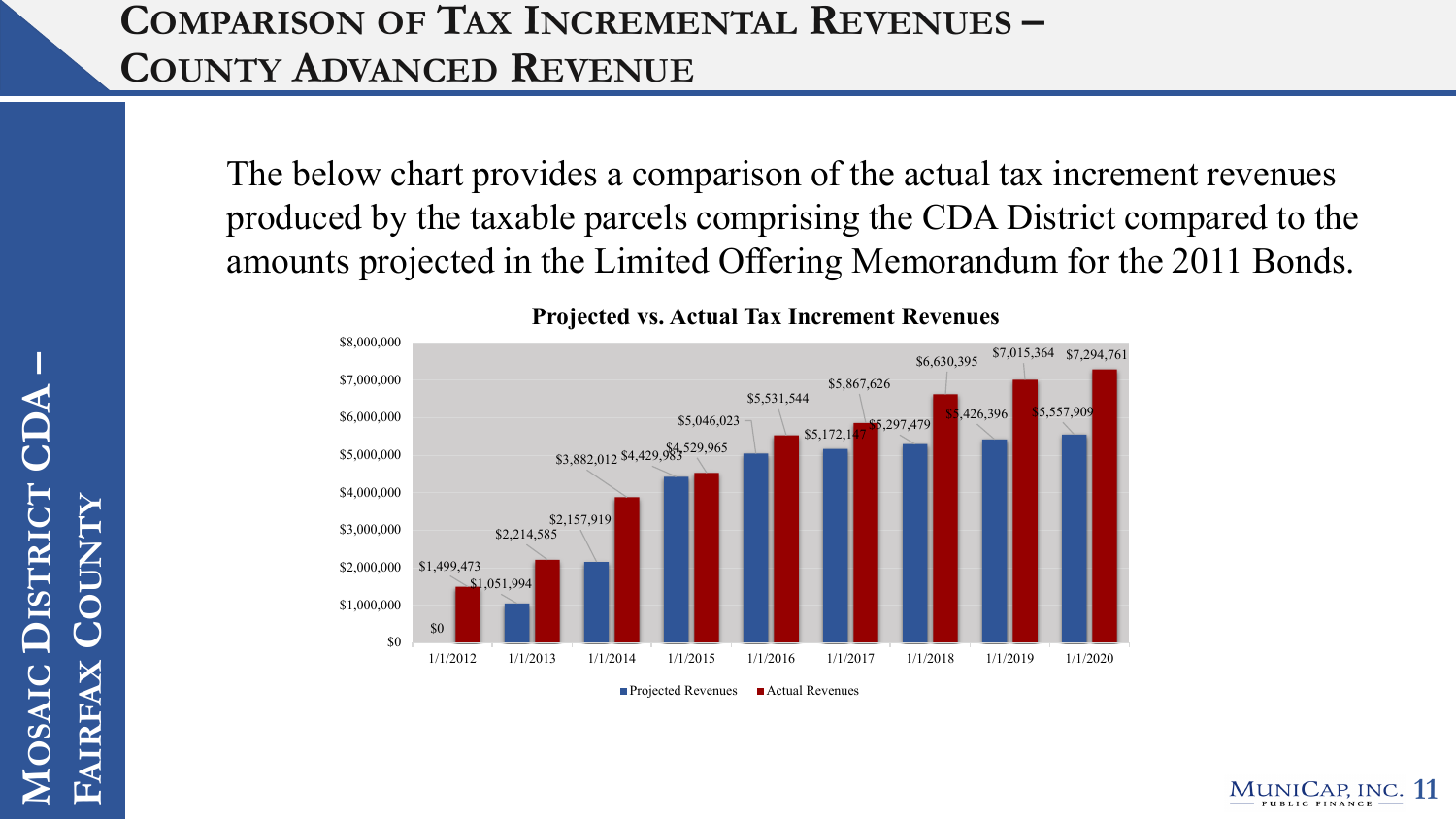The total estimated real property tax revenues for fiscal years 2022 through 2036 are shown below.

|                        |                  |                       |                  | Incremental     | <b>FY 2022</b>         | Projected            | Less:                       | <b>Surplus Tax</b>        |
|------------------------|------------------|-----------------------|------------------|-----------------|------------------------|----------------------|-----------------------------|---------------------------|
| <b>Fiscal Year</b>     | <b>Inflation</b> | Projected             | Base             | <b>Property</b> | <b>County Tax Rate</b> | <b>Tax Increment</b> | <b>Amounts Applied</b>      | <b>Increment Revenues</b> |
| <b>Ending</b>          | Factor           | <b>Assessed Value</b> | Value            | <b>Value</b>    | Per \$100 $A.V^2$      | <b>Revenues</b>      | to Debt Serice <sup>3</sup> | <b>After Debt Service</b> |
| $30 - \text{Jun} - 22$ | 100.0%           | \$663,560,710         | $(\$38,271,740)$ | \$625,288,970   | \$1.140                | \$7,128,294          | \$4,966,022                 | \$2,162,272               |
| $30 - Jun-23$          | 102.5%           | \$680,149,728         | $(\$38,271,740)$ | \$641,877,988   | \$1.140                | \$7,317,409          | \$4,967,115                 | \$2,350,295               |
| $30 - \text{Jun} - 24$ | 105.1%           | \$697,153,471         | $(\$38,271,740)$ | \$658,881,731   | \$1.140                | \$7,511,252          | \$4,967,954                 | \$2,543,297               |
| $30 - Jun-25$          | 107.7%           | \$714,582,308         | $(\$38,271,740)$ | \$676,310,568   | \$1.140                | \$7,709,940          | \$4,967,841                 | \$2,742,099               |
| $30$ -Jun-26           | 110.4%           | \$732,446,865         | $(\$38,271,740)$ | \$694,175,125   | \$1.140                | \$7,913,596          | \$4,972,719                 | \$2,940,877               |
| $30 - Jun-27$          | 113.1%           | \$750,758,037         | $(\$38,271,740)$ | \$712,486,297   | \$1.140                | \$8,122,344          | \$4,971,460                 | \$3,150,884               |
| $30$ -Jun-28           | 116.0%           | \$769,526,988         | $(\$38,271,740)$ | \$731,255,248   | \$1.140                | \$8,336,310          | \$4,974,686                 | \$3,361,624               |
| $30$ -Jun-29           | 118.9%           | \$788,765,163         | $(\$38,271,740)$ | \$750,493,423   | \$1.140                | \$8,555,625          | \$4,975,545                 | \$3,580,080               |
| $30 - \text{Jun} - 30$ | 121.8%           | \$808,484,292         | $(\$38,271,740)$ | \$770,212,552   | \$1.140                | \$8,780,423          | \$4,980,931                 | \$3,799,492               |
| $30$ -Jun- $31$        | 124.9%           | \$828,696,399         | $(\$38,271,740)$ | \$790,424,659   | \$1.140                | \$9,010,841          | \$4,979,876                 | \$4,030,965               |
| $30 - \text{Jun} - 32$ | 128.0%           | \$849,413,809         | $(\$38,271,740)$ | \$811,142,069   | \$1.140                | \$9,247,020          | \$4,987,217                 | \$4,259,803               |
| $30 - \text{Jun} - 33$ | 131.2%           | \$870,649,154         | $(\$38,271,740)$ | \$832,377,414   | \$1.140                | \$9,489,103          | \$4,983,043                 | \$4,506,059               |
| $30 - Jun-34$          | 134.5%           | \$892,415,383         | $(\$38,271,740)$ | \$854,143,643   | \$1.140                | \$9,737,238          | \$4,987,424                 | \$4,749,814               |
| $30$ -Jun-35           | 137.9%           | \$914,725,768         | $(\$38,271,740)$ | \$876,454,028   | \$1.140                | \$9,991,576          | \$4,989,756                 | \$5,001,820               |
| $30$ -Jun- $36$        | 141.3%           | \$937,593,912         | $(\$38,271,740)$ | \$899,322,172   | \$1.140                | \$10,252,273         | \$4,989,823                 | \$5,262,449               |
| Total                  |                  |                       |                  |                 |                        | \$129,103,243        | \$74,661,411                | \$54,441,832              |

<sup>1</sup>Represents actual assessed value increased by the inflation factor shown.

 $^2$ Provided by the Fairfax County Department of Tax Administration. The fiscal year 2022 tax rate represents the proposed rate from the FY 2022 Advertised Budget.

 $^3$ Includes the 2020A and 2020A-T Bonds. Excludes interest earnings. Source: Mosaic CDA Official Statement for the 2020 Bonds. Also includes the estimated administrative expenses reported in the Mosaic CDA Special Assessment Report 2021, increased at a 2.5% inflation factor.

**MUNICAP, INC. 12**